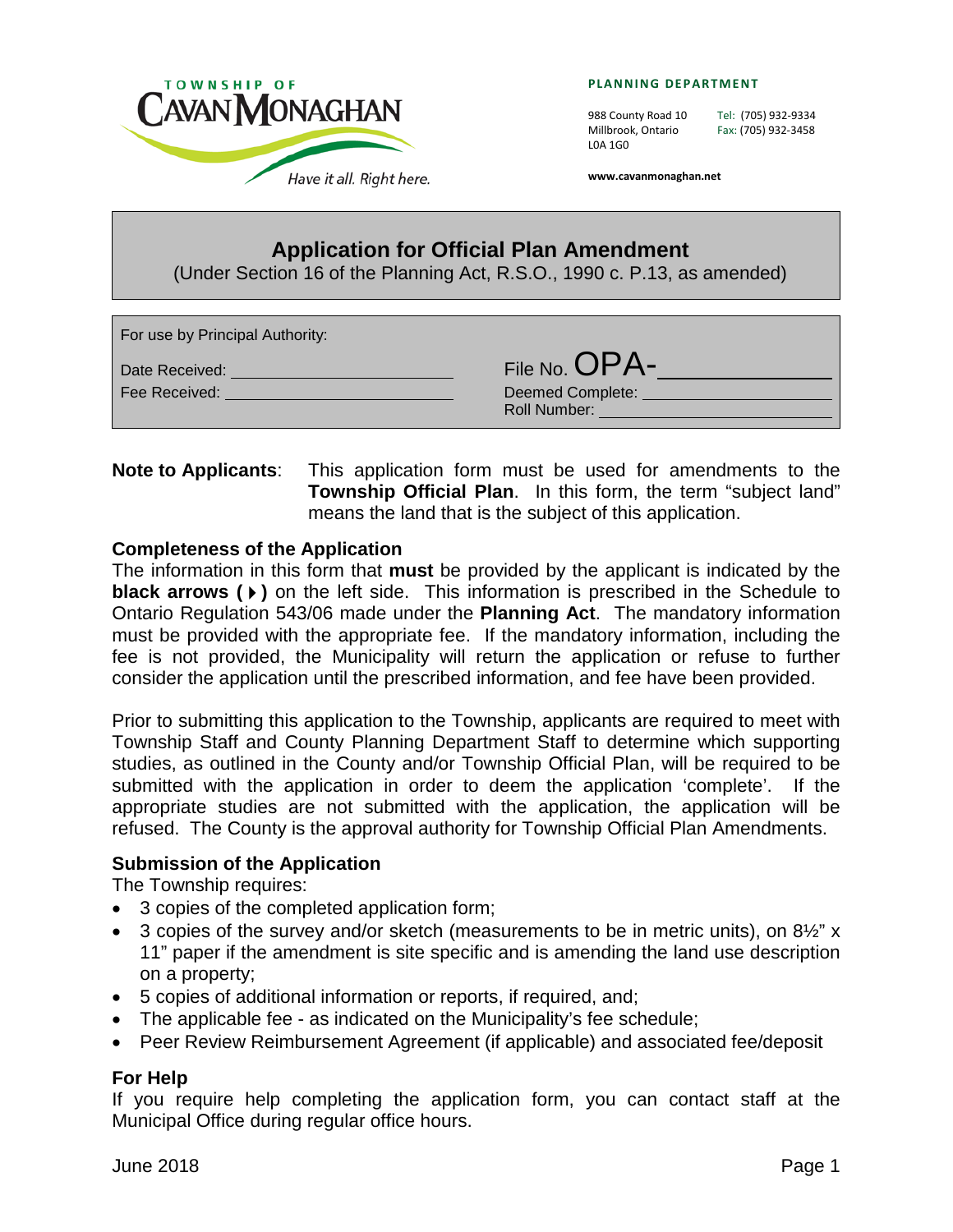| ▶ Applicant Information                                                                                                                                                                                                                                                                                                   |                                                                                                                                                          |                   |              |
|---------------------------------------------------------------------------------------------------------------------------------------------------------------------------------------------------------------------------------------------------------------------------------------------------------------------------|----------------------------------------------------------------------------------------------------------------------------------------------------------|-------------------|--------------|
| Name of Applicant:                                                                                                                                                                                                                                                                                                        |                                                                                                                                                          | Email Address:    |              |
| Address:                                                                                                                                                                                                                                                                                                                  | City:                                                                                                                                                    | Province:         | Postal Code: |
| Telephone:                                                                                                                                                                                                                                                                                                                |                                                                                                                                                          | Fax:              |              |
| <b>Agent Information</b>                                                                                                                                                                                                                                                                                                  |                                                                                                                                                          |                   |              |
| Name of Agent (if any):                                                                                                                                                                                                                                                                                                   |                                                                                                                                                          | Email Address:    |              |
| Address:                                                                                                                                                                                                                                                                                                                  | City:                                                                                                                                                    | Province:         | Postal Code: |
| Telephone:                                                                                                                                                                                                                                                                                                                |                                                                                                                                                          | Fax:              |              |
|                                                                                                                                                                                                                                                                                                                           | <b>Registered Owner Information</b>                                                                                                                      |                   |              |
|                                                                                                                                                                                                                                                                                                                           | Name of Registered Owner(s) (if not applicant):                                                                                                          | Email Address:    |              |
| Address:                                                                                                                                                                                                                                                                                                                  | City:                                                                                                                                                    | Province:         | Postal Code: |
| Telephone:                                                                                                                                                                                                                                                                                                                |                                                                                                                                                          | Fax:              |              |
|                                                                                                                                                                                                                                                                                                                           | Description of Subject Lands                                                                                                                             |                   |              |
| Ward: Cavan                                                                                                                                                                                                                                                                                                               |                                                                                                                                                          | Roll No.:<br>1509 |              |
| Lot:                                                                                                                                                                                                                                                                                                                      |                                                                                                                                                          | Concession:       |              |
| Refence Plan:                                                                                                                                                                                                                                                                                                             |                                                                                                                                                          | Part Number:      |              |
| <b>Street Name:</b>                                                                                                                                                                                                                                                                                                       |                                                                                                                                                          | Street No.:       |              |
|                                                                                                                                                                                                                                                                                                                           | Approximate area of the subject land (if known):                                                                                                         |                   |              |
|                                                                                                                                                                                                                                                                                                                           | Indicate how water will be provided to the subject land (municipal piped water system,<br>private individual or communal well, lake, or by other means): |                   |              |
| Indicate how sewage disposal will provided to the subject land (municipal sanitary<br>sewage system, private individual or communal septic system, privy, or other means):                                                                                                                                                |                                                                                                                                                          |                   |              |
| <b>Important:</b> If the requested amendment would permit development on privately owned<br>and operated individual or communal septic system, and more than 4500<br>litres of effluent will be produced per day as a result of the development, a<br>servicing options report and a hydrogeological report are required. |                                                                                                                                                          |                   |              |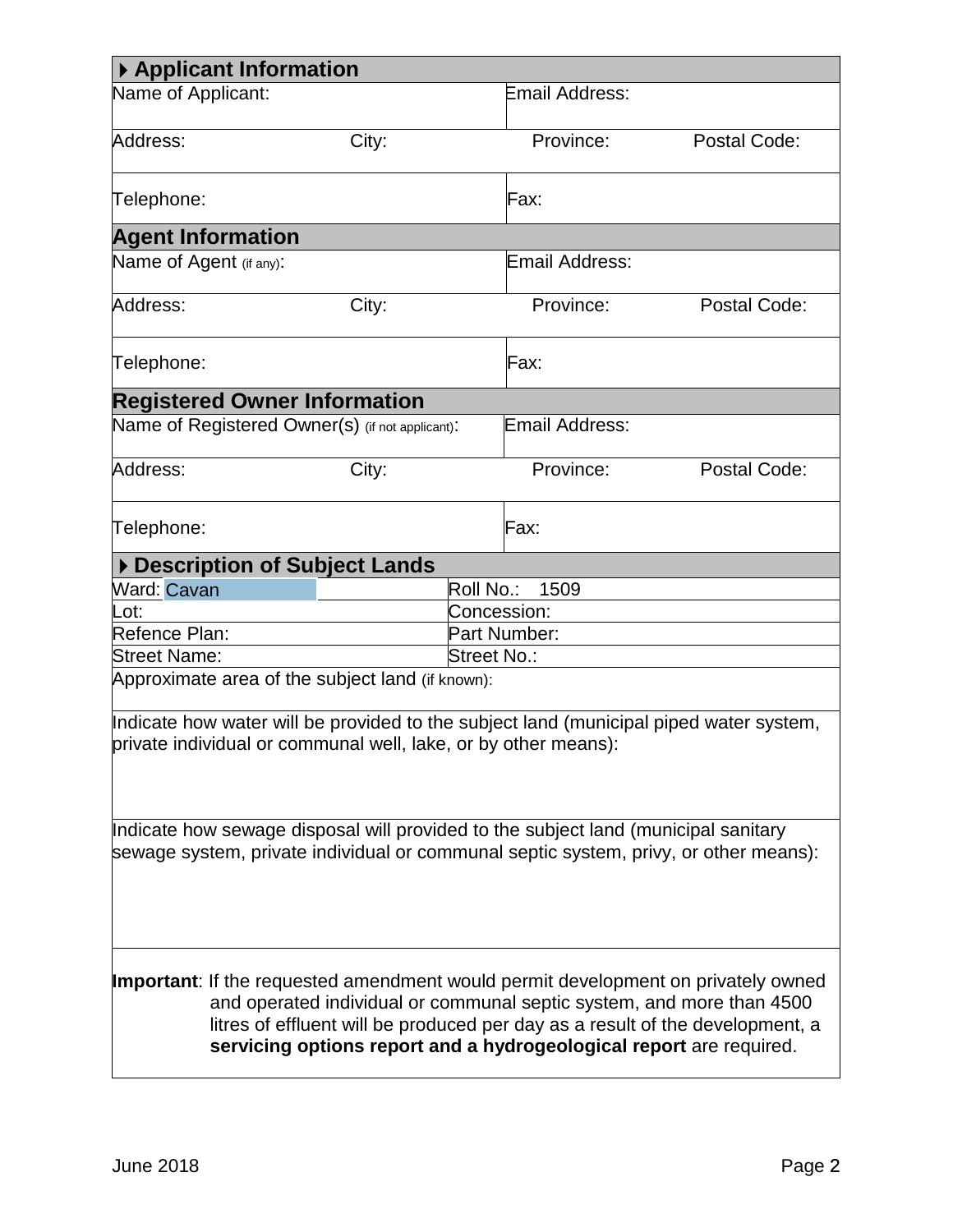|     | Details of the Amendment                                                                                                                                                                                                            |
|-----|-------------------------------------------------------------------------------------------------------------------------------------------------------------------------------------------------------------------------------------|
|     | a) Does the amendment propose to (please indicate yes or no):<br>Yes<br>No                                                                                                                                                          |
|     | Change, replace or delete a policy in the Township Official Plan?<br>i)<br>Add a policy to the Township Official Plan?<br>ii)<br>Change or replace a designation on the land use schedule<br>iii)<br>of the Township Official Plan? |
|     | b) If the amendment request changes, replaces or deletes a policy, please identify the<br>appropriate policy (by page and section number):                                                                                          |
| C)  | If the amendment request changes, replaces or deletes a policy or adds a policy,<br>please indicate the purpose of the Official Plan Amendment request (use additional<br>sheets if necessary):                                     |
| d)  | If a policy is being changed, replaced or deleted or if a policy is being added to the<br>municipal Official Plan, indicate the text of the Official Plan Amendment request (use<br>additional sheets if necessary):                |
| le) | What is the current designation of the subject lands in the Township Official Plan<br>and the land uses authorized by this category (if applicable)?                                                                                |
| f)  | If the amendment request changes or replaces a designation, please identify the<br>designation to be changed or replaced and the purpose of such change:                                                                            |
| g)  | If the amendment request changes or replaces a designation or a schedule in the<br>municipal official plan, please identify the schedule to be changed or replaced and<br>the text that accompanies it:                             |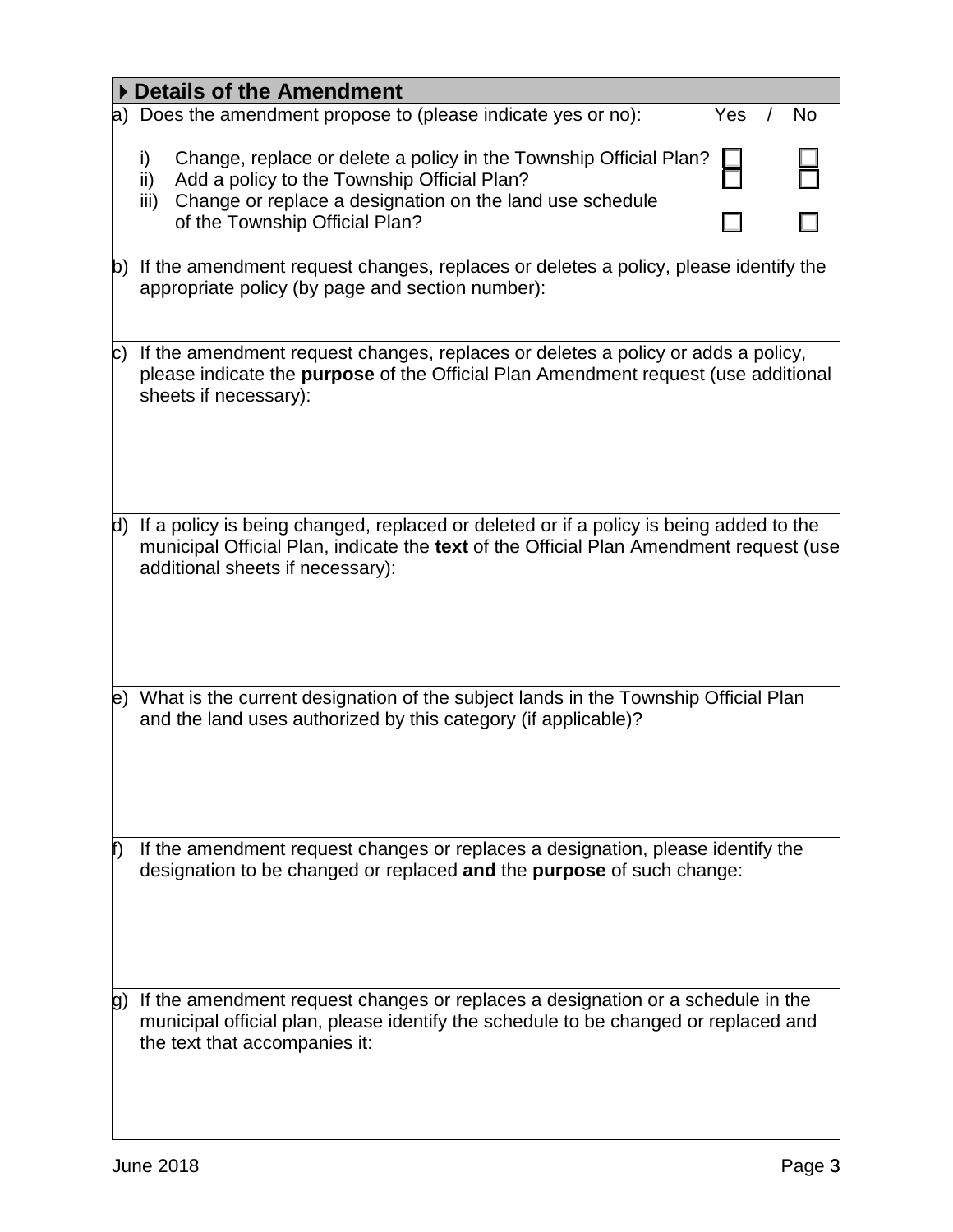| h) What are the land uses which would be authorized by the Official Plan amendment |  |
|------------------------------------------------------------------------------------|--|
| request?                                                                           |  |

- If the amendment request changes all or any part of a settlement area boundary, or establishes a new settlement area in the Municipality, please describe the current official plan policies dealing with the alteration or establishment of a settlement area (attach a separate sheet if necessary):
- If the amendment request removes the subject land from an area of employment, please describe the current official plan policies, if any, dealing with the removal of land from an area of employment (attach a separate sheet if necessary):
- k) Please provide the rationale/justification for the amendment request related to questions a) through j) in the Details of the Amendment section (attach additional sheets if necessary):
- What is the current designation of the subject lands in the County of Peterborough Official Plan?
- m) Please provide an explanation on how the proposed amendment conforms with the County of Peterborough Official Plan (use additional sheets if necessary):
- n) Is the subject land within an area of land designated under any provincial policy statements as defined in subsection 3(1) of the Planning Act? (e.g. Provincial Policy Statement 2014)?  $\Box$  Yes

If yes, provide an explanation of how the requested amendment is consistent with the policy statements issued under subsection 3(1) of the Act (use additional sheets if necessary):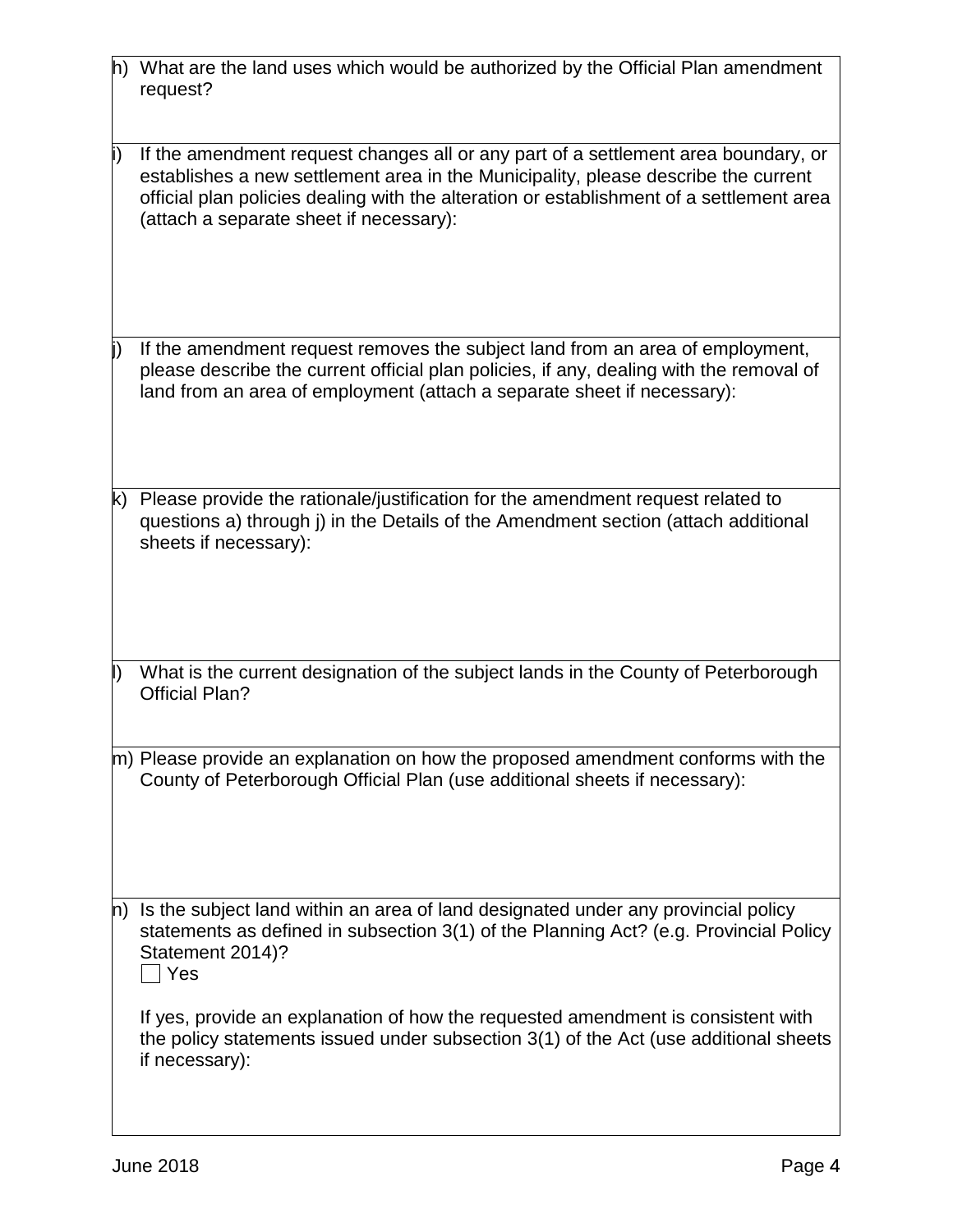|     | $\vert$ o) Is the subject land within an area of land designated under any provincial plan(s)<br>(e.g. Growth Plan for the Greater Golden Horseshoe (2017), Oak Ridges Moraine<br>Conservation Plan (2017), Green belt Plan (2017) etc.)?<br>Yes                                                        |                                     |                   |    |
|-----|---------------------------------------------------------------------------------------------------------------------------------------------------------------------------------------------------------------------------------------------------------------------------------------------------------|-------------------------------------|-------------------|----|
|     | If yes, provide an explanation of how the requested amendment conforms or does<br>not conflict with the provincial plan(s) (use additional sheets if necessary):                                                                                                                                        |                                     |                   |    |
| p). | Is the subject property or a portion of the subject property within a designated<br>Vulnerable Area around the source of a municipal residential drinking water supply<br>and subject to policy(s) in the Trent Source Protection Plan, developed under the<br>Clean Water Act?<br>] Yes<br>$\sqcap$ No |                                     |                   |    |
|     | If yes, please indicate if a Section 59 Notice is attached or explanation for not<br>including this Notice.                                                                                                                                                                                             |                                     |                   |    |
|     | $ q\rangle$ Are the subject lands, or lands within 120 metres of the subject lands, the subject of<br>any other application under the Planning Act (please indicate yes or no)?                                                                                                                         |                                     |                   |    |
|     | <b>Official Plan Amendment:</b><br>i)                                                                                                                                                                                                                                                                   |                                     | $\sqrt{2}$<br>Yes | No |
|     | Zoning By-law Amendment:<br>ii)                                                                                                                                                                                                                                                                         |                                     |                   |    |
|     | iii) Minister's Zoning Order:                                                                                                                                                                                                                                                                           |                                     |                   |    |
|     | iv) Minor Variance:                                                                                                                                                                                                                                                                                     |                                     |                   |    |
|     | v) Plan of Subdivision or Condominium:                                                                                                                                                                                                                                                                  |                                     |                   |    |
|     | vi) Consent:                                                                                                                                                                                                                                                                                            |                                     |                   |    |
|     | vii) Site Plan:                                                                                                                                                                                                                                                                                         |                                     |                   |    |
| r)  | If yes to any of the above, and if known, please indicate:<br>The file number(s) of the application(s):<br>I)                                                                                                                                                                                           |                                     |                   |    |
|     | The name of the approval authority considering the application:<br>ii)                                                                                                                                                                                                                                  |                                     |                   |    |
|     | The lands affected by the application:<br>iii)<br>Municipality:                                                                                                                                                                                                                                         | Ward:                               |                   |    |
|     | Lot:                                                                                                                                                                                                                                                                                                    | Concession:                         |                   |    |
|     | <b>Reference Plan:</b><br><b>Street Number:</b>                                                                                                                                                                                                                                                         | Part number:<br><b>Street Name:</b> |                   |    |
|     |                                                                                                                                                                                                                                                                                                         |                                     |                   |    |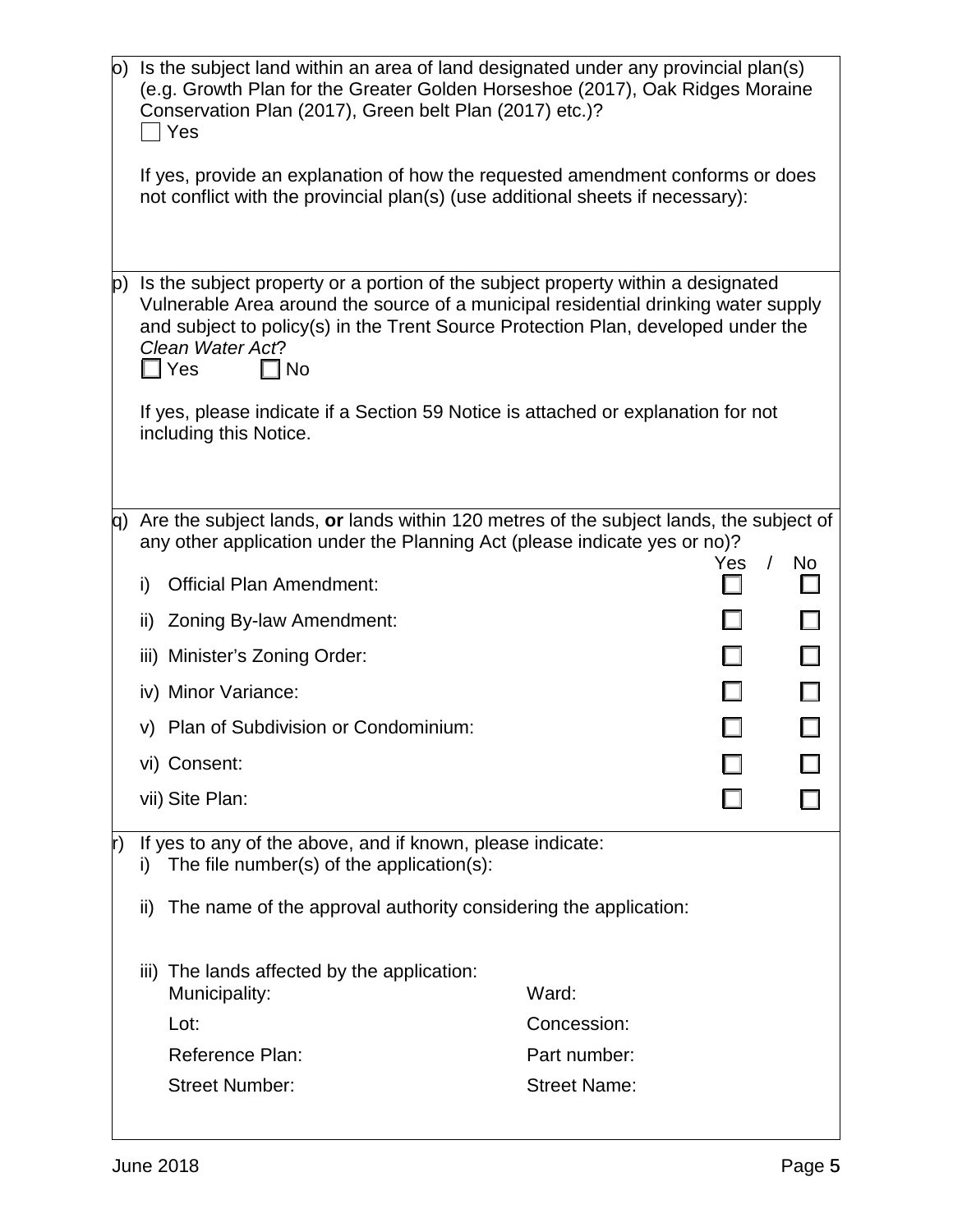|    |      | iv) The purpose of the application:                                                                                                                                             |
|----|------|---------------------------------------------------------------------------------------------------------------------------------------------------------------------------------|
|    |      | v) The status of the application:                                                                                                                                               |
|    |      | vi) The effect of the application on the proposed amendment:                                                                                                                    |
|    |      |                                                                                                                                                                                 |
|    |      | Note: If more space is required, please attach the required information to the<br>back of this application.                                                                     |
|    |      | $ s\rangle$ Please provide a proposed strategy for consulting with the public with respect to the<br>proposed amendment:                                                        |
|    |      |                                                                                                                                                                                 |
|    |      | <b>Additional Information</b>                                                                                                                                                   |
|    |      | a) Please provide the rationale/justification for the amendment request related to<br>questions a) through j) in the <b>Details of the Amendment</b> section (attach additional |
|    |      | sheets if necessary):                                                                                                                                                           |
| b) |      | Indicate the use of the subject land:                                                                                                                                           |
|    | i)   | Current use(s):                                                                                                                                                                 |
|    | ii)  | All previous known uses:                                                                                                                                                        |
|    | iii) | Is the subject land designated under the Ontario Heritage Act?<br>$\Box$ Yes<br>No                                                                                              |
|    | iv)  | Has there been an industrial or commercial use on the subject land or adjacent<br>lands?<br>$\Box$ Yes<br>$\Box$ No<br>If yes, specify the use:                                 |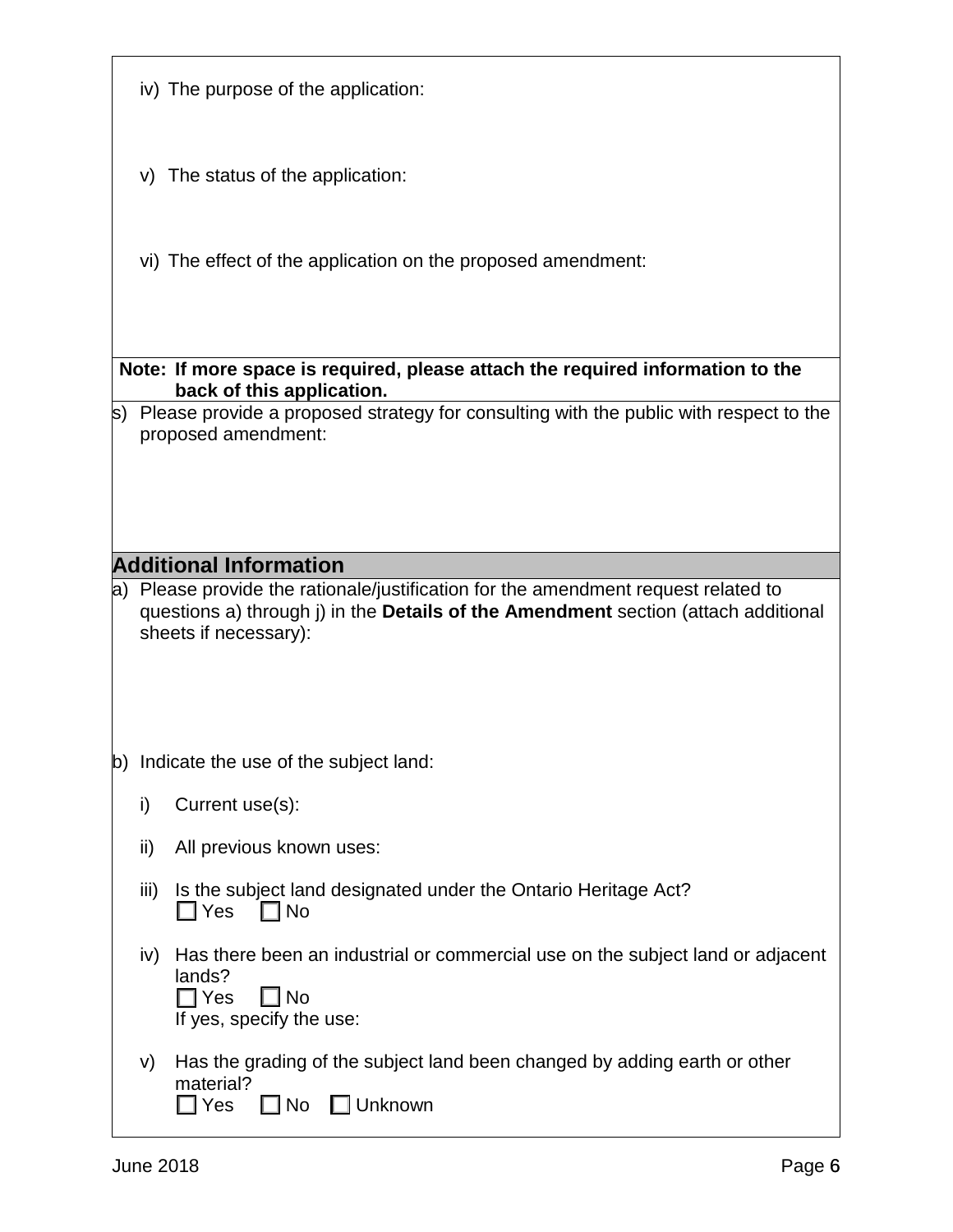|                  | vi)           | Has a gas station been located on the subject land or adjacent lands at any<br>time?                                                                                                                                                 |
|------------------|---------------|--------------------------------------------------------------------------------------------------------------------------------------------------------------------------------------------------------------------------------------|
|                  |               | $\Box$ No $\Box$ Unknown<br>$\Box$ Yes                                                                                                                                                                                               |
|                  |               | vii) Has there been petroleum or other fuel stored on the subject or adjacent lands?<br>$\Box$ No $\Box$ Unknown<br>$\square$ Yes                                                                                                    |
|                  |               | viii) Is there reason to believe the subject land may have been contaminated by<br>former uses on the site or adjacent sites?<br>$\Box$ No $\Box$ Unknown<br>$\Box$ Yes                                                              |
|                  | $\mathsf{ix}$ | What information did you use to determine the answers to the above questions?                                                                                                                                                        |
|                  | X)            | If Yes to iv), v), vi), vii) or viii), a previous use inventory is needed showing all<br>former uses of the subject land, or if appropriate, the adjacent land. Please<br>attached a separate sheet.                                 |
| $\vert c) \vert$ |               | Is there any other information that may be useful to the Township in reviewing this<br>Official Plan Amendment (i.e. efforts made to resolve outstanding objections or<br>concerns)? If so, explain below or attach a separate page. |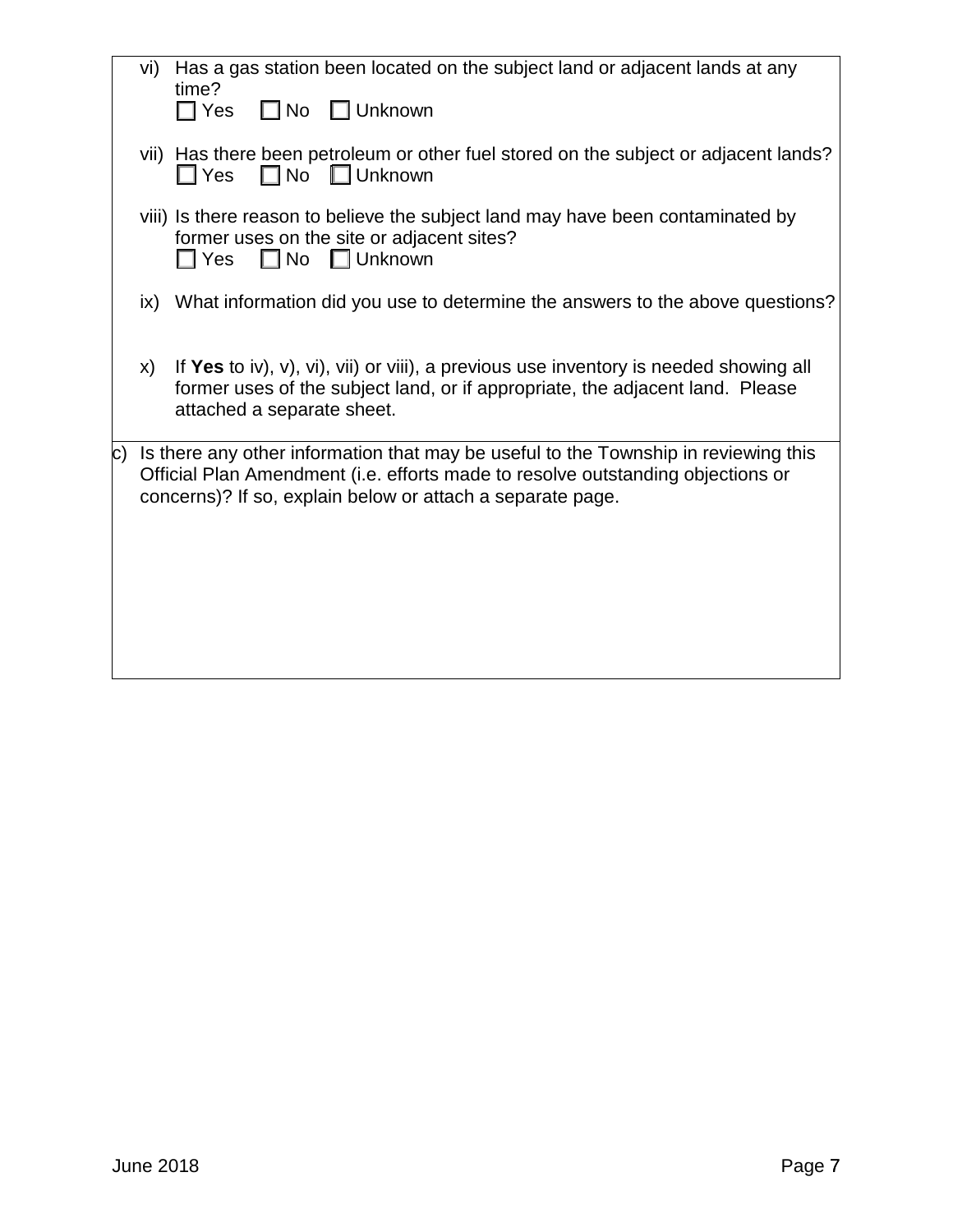# **Information to Applicants**

## **Application Form**

The application form must be complete at time of submission. Dark blue or black ink only – do not use pencil. The original copy of the application must be submitted to the Township. Incomplete applications will not be accepted.

For additional information, please contact the Township of Cavan Monaghan Planning Department at 988 County Road 10, Millbrook ON L0A 1G0 or by telephone at (705) 932-9334 or 705-932-9321 between 8:30 a.m. - 4:30 p.m.

## **Species at Risk**

The applicant and any prospective owners are advised that endangered and threatened species exist in the area and may exist on the site. Property owners are responsible for identifying endangered and threatened species and their habitat within the property prior to undertaking work. They must also ensure that the work/activity will not result in negative impacts. Property owners are encouraged to consult with their local Ministry of Natural Resources District Office if they have questions about the *Endangered Species Act, 2007*. The Peterborough District Office is located at 300 Water Street in Peterborough. The telephone number for the office is 705-755-2000 or 1-800-667-1940.

Any sightings of a threatened or endangered species during development and construction on the property must be reported to the local Ministry of Natural Resources Species at Risk Biologist. For more information on the Endangered Species Act, 2007 or the full list of species at risk, please visit www.ontario.ca/speciesatrisk. A list of the Species at Risk in the Township of Cavan Monaghan is also available from the Township Planning Department.

## **Notice of Collection**

Personal information contained in this form and schedules collected will be used in the administration of the application and information contained herein may be available to the public in accordance with the provisions of the Municipal Freedom of Information and Protection of Privacy Act (MFIPPA). Questions regarding this collection and its release under the Act should be directed to the Township of Cavan Monaghan, Attention: Clerk, 988 County Road 10, Millbrook, Ontario L0A 1G0, telephone 705-932-9326 during business hours.

## **Consent of the Owner to the use and Disclosure of Information and Supporting Documentation**

I, \_\_\_\_\_\_\_\_\_\_\_\_\_\_\_\_\_\_\_\_\_\_\_\_\_\_\_\_\_\_\_\_, am the owner of the land that is the subject of this application and I understand the information and any reports/studies and supporting documentation submitted in support of this application may be disclosed to the public in accordance with the Municipal Freedom of Information and Protection of Privacy Act (MFIPPA).